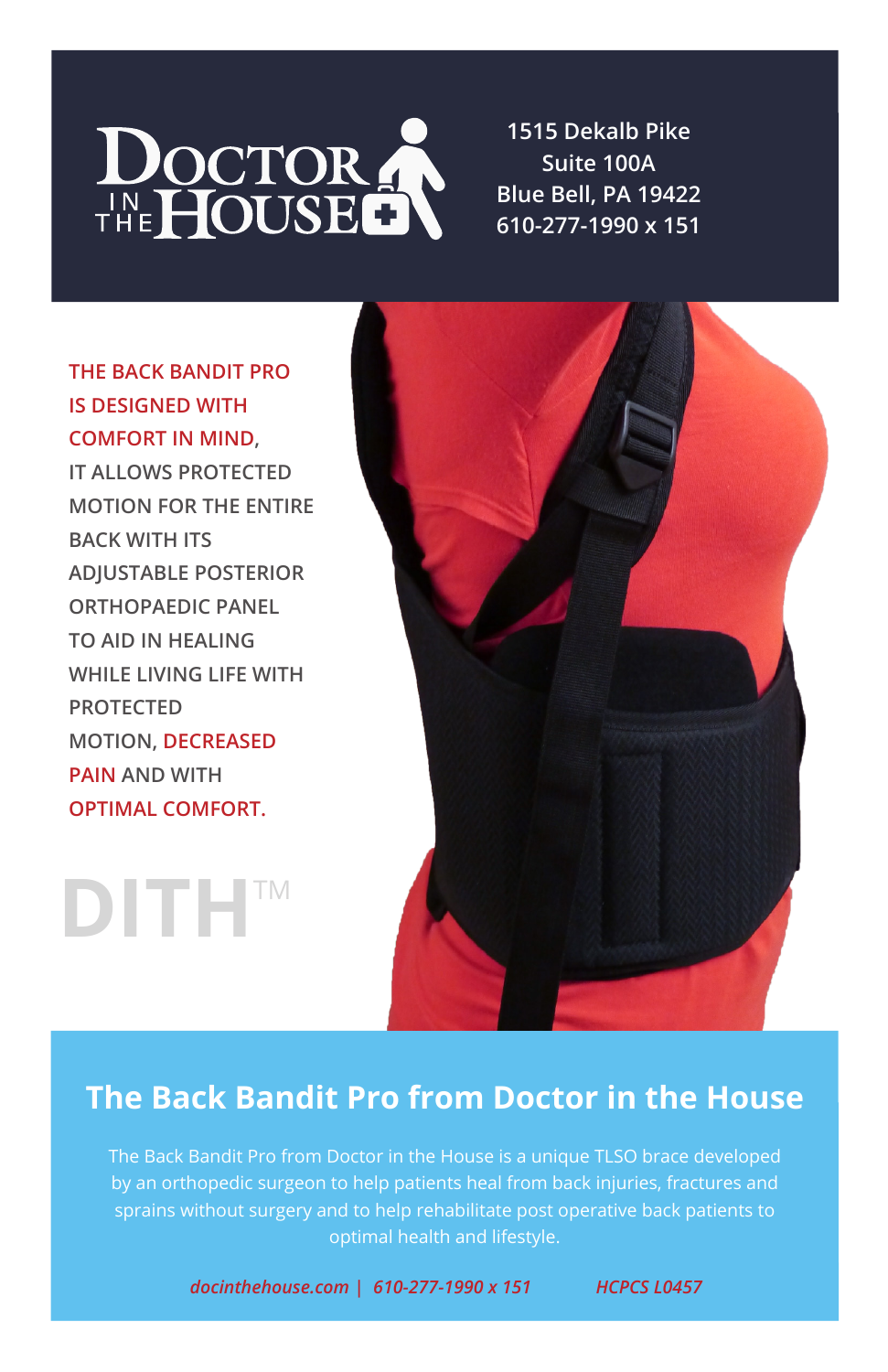# *Designed With Comfort In Mind*



### *DITH Back Bandit Pro Treats:*

- **•** Fractures
	- **•** Ligament Injuries
- **•** Disc Herniations & DJD of Spine
- **•** Arthritis & Degenerative Arthritis **•** Upper Back & Rib Fractures
- **•** Osteoporosis
- **•** Thoracic Kyphosis and Scoliosis
- **•** Lumbar Inter-segmental Instability
- **•** Lumbar Fractures
- **•** Postop Lumbar and Thoracic Spine Surgery

**C** 2

Our braces and splints are designed with comfort in mind. They allow maximum support and dynamic healing through protected motion, while decreasing your pain as you live your life.

Key to the Back Bandit Pro are its optional adjustable and removable posterior opthopaedic panel and thoracic straps that literally allow your brace to fit you like a glove while providing soothing comfort and posterior thoracic, lumbar and sacral support!

Your body knows how to heal and our team at Doctor in the House wants to help you do just that!



PATENT PENDING

## *Patient Friendly Design*

- Uniform compression & lightweight
- The posterior panel to give maximum spinal/paraspinal support from scapular spine to sacrum, as well as the paraspinal muscles allowing easy healing
- Posterior panel and thoracic straps provide 3 point posterior, lateral and anterior support
- Easy size adjustment for optimal comfort at the thoracic and lumbar segments
- Patient friendly
- Ability to wear under clothes

# *How To Apply*

- 1. Open the bottom belt and slip your arms through the straps like the sleeves of a shirt.
- 2. Insert fingers in loop on panels and snug to fit, then simply press to fasten the velcro in the front
- 3. Adjust the thoracic straps to comfort.







**You're all set!**







Optional belt extender panel